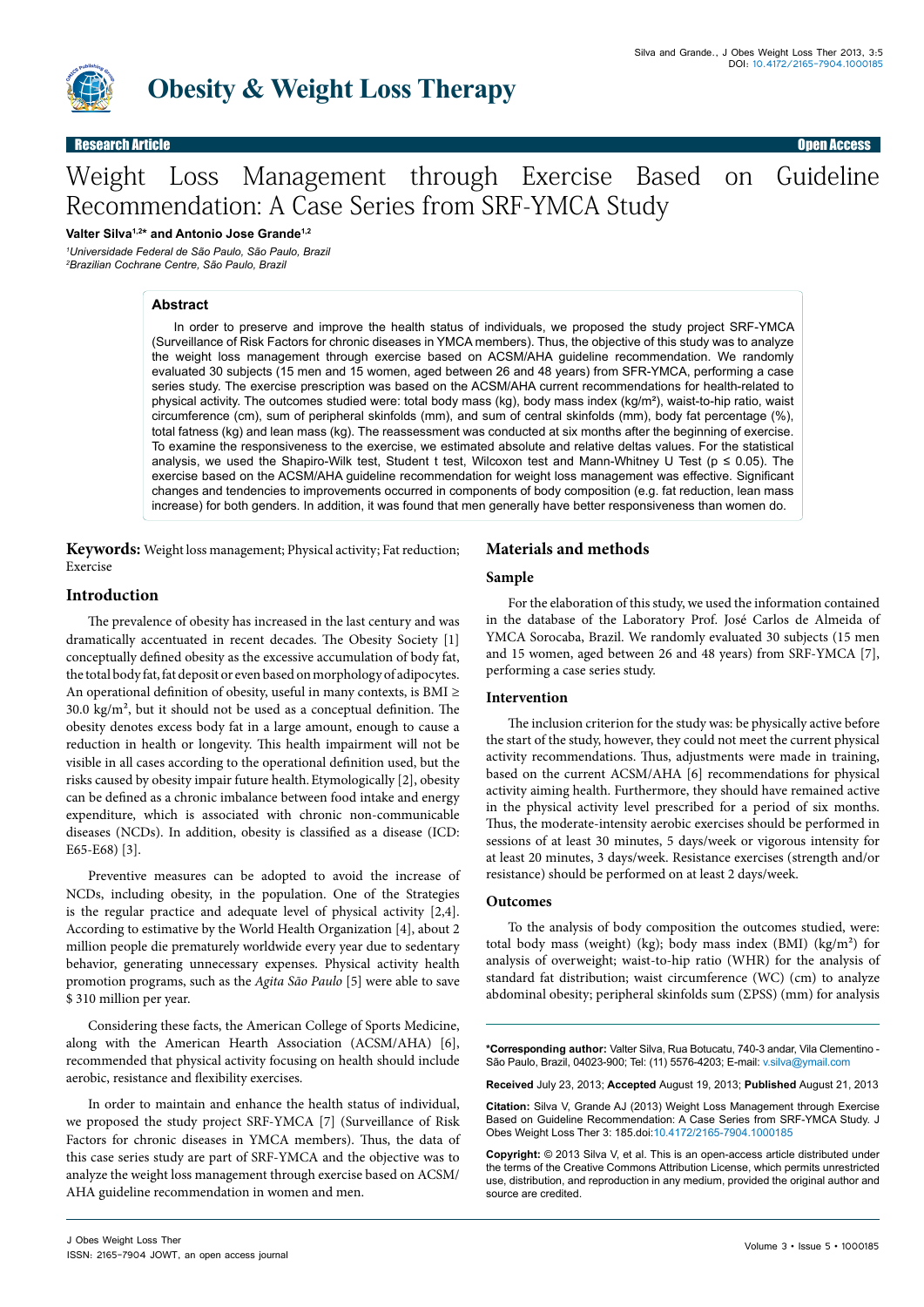of the content of fat in members; central skinfolds sum (ΣCSS) (mm) for analysis of the trunk fat change; body fat percentage (%F) (%) to analysis the fat proportion in the body; total fat (TF) (kg) for analysis the total fat in the body; lean mass (LM) (kg) for analysis the musculoskeletal development and residual effects. The reassessment occurred six months after the beginning of training.

We analyzed the training responsiveness comparing women and men. It was made by calculating absolutes deltas ( $\Delta_{\scriptscriptstyle\rm a}$ ) and relative ( $\Delta_{\scriptscriptstyle\rm \gamma_{\rm s}}$ ), through the equations presented below

$$
\Delta_{\rm a}
$$
 = ( post - training' - 'baseline')

$$
\Delta_{\%} = \left[ \frac{\Delta_a}{\text{'baseline'}} \right] \times 100
$$

#### **Statistical analysis**

We compared baseline and post-training outcomes using "t" test for paired samples if data distribution were normal according to Shapiro-Wilk test. For variables that were not normal, the Wilcoxon test was used.

We applied mean difference to compare training responsiveness  $(\Delta_{\rm a} \text{ and } \Delta_{\rm w})$  comparing women and men. The "t" test for independent sample was used if data distribution was normal according to Shapiro-Wilk test. For variables that were not normal, the Mann-Whitney U Test was used.

Results are presented as means and standard deviations. We used p  $\leq$  0.05 for hypotheses tests.

#### **Results**

Changes in body composition after six months of exercise based on ACSM/AHA guideline recommendation are presented in table 1. In women, the differences were found between baseline and post-training only in ΣPSS and LM, with a tendency to improve the other outcomes. For men, differences were found between baseline and post-training for WHR, ΣPSS, ΣCSS, %F, TF and LM, existing tendency to improve the other outcomes.

A comparison of the body composition responsiveness to training is presented in figure 1. When we compared the responsiveness to training through  $\Delta$ <sub>a</sub>, the differences were not statistically significant between men and women. However, there were tendency to great changes in men. When we compared the responsiveness to training in terms of  $\Delta_{\omega}$ , there were significant differences between men and women in follow outcomes ΣPSS, ΣCSS, %F and TF, with the highest changes in men. Even for the outcomes that showed no significant differences the greatest changes were found in men, except for LM where woman shows a great non-significant mean difference.

#### **Discussion**

The human evolution has occurred in 2.4 million years of our existence (Homo habilis), which maintained a high level of physical activity [8,9]. However, with the industrial revolution  $(-1700)$  the physical activity levels were drastically reduced. This means that 99.99% of the history of human physical activity level was high and it has contributed to the development of our genetic code (we adapted to regularly physical activity) [10,11]. However, our sedentary culture, recently acquired, has high rates of morbidity and mortality due to chronic non-communicable diseases [12].

For maintenance and/or improvements in body composition components at any level (atomic, molecular, cellular, tissue or whole body) [13], physical activity is a key factor for successful of body weight management and tit is directly related to the health [14-16]. As shown in the results of this study, physical activity was able to improve the components of body composition in men and women. Outcomes like total body mass (weight) and BMI did not change significantly. It could be because of the subjects of this study modified proportionally body fat and lean mass. It is important to highlight that BMI does not distinguish between being overweight due to lean mass or due to fat accumulation [17].

The current ACSM/AHA [6] physical activity recommendations explore the need for maintain and improve health status of the population, allowing, thus, the struggle against morbimortality. We found that in this particular level of training the individuals respond similarly at six months after the beginning moderate-intensity aerobic exercises performed in sessions of at least 30 minutes at 5 days/week or vigorous intensity for at least 20 minutes at 3 days/week, plus resistance exercises (strength and/or resistance) performed on at least 2 days/ week.

When comparing men and women through absolute deltas, we did not find statistically significant differences, although there was



\* Significant mean difference of responsiveness between genders (p ≤ 0.05); results presented through mean values; part 'A' of the figure shows the absolute changes  $(\Delta_{\rm a})$  in body composition; part 'B' of the figure shows the relative change  $(\Delta_{\rm s_0})$  of body composition.

Page 2 of 4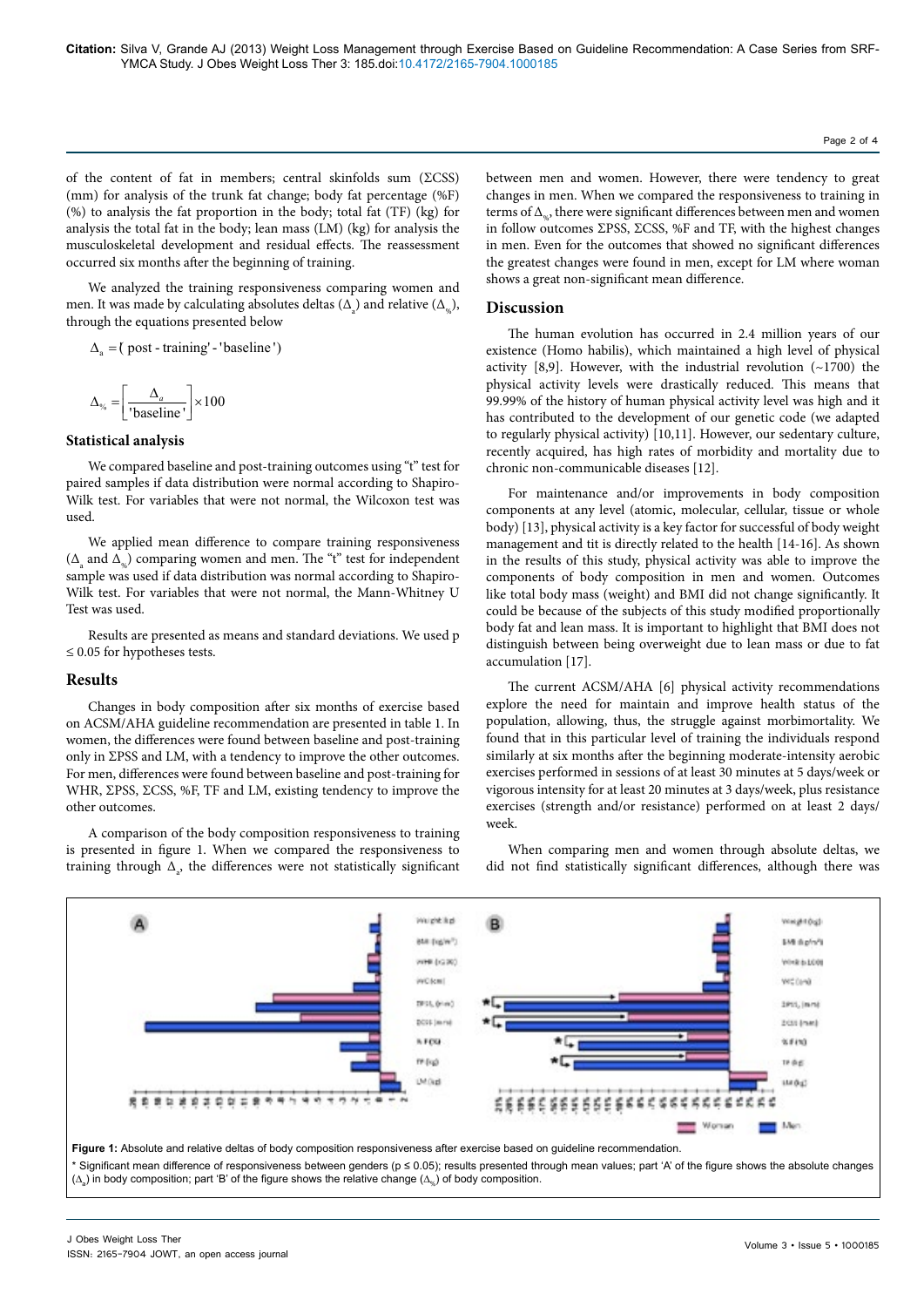**Citation:** Silva V, Grande AJ (2013) Weight Loss Management through Exercise Based on Guideline Recommendation: A Case Series from SRF-YMCA Study. J Obes Weight Loss Ther 3: 185.doi:10.4172/2165-7904.1000185

Page 3 of 4

|                          | Women             |                    | Men               |                     |
|--------------------------|-------------------|--------------------|-------------------|---------------------|
|                          | <b>Baseline</b>   | Post-Training      | <b>Baseline</b>   | Post-Training       |
| Weight (kg)              | $59.71 \pm 13.10$ | $58.67 \pm 11.80$  | $77.20 \pm 14.30$ | $76.25 \pm 12.23$   |
| BMl (kg/m <sup>2</sup> ) | $24.26 \pm 4.48$  | $23.72 \pm 3.94$   | $25.93 \pm 3.51$  | $25.43 \pm 2.94$    |
| <b>WHR</b>               | $0.80 \pm 0.07$   | $0.79 \pm 0.05$    | $0.88 \pm 0.07$   | $0.86 \pm 0.07*$    |
| $WC$ (cm)                | 78.95 ± 12.03     | $77.03 \pm 9.82$   | $87.59 \pm 11.27$ | $85.85 \pm 10.20$   |
| $\Sigma$ PSS (mm)        | $81.81 \pm 25.94$ | $70.53 \pm 24.73*$ | $46.23 \pm 15.54$ | $35.44 \pm 11.06*$  |
| $\Sigma$ CSS (mm)        | $93.75 \pm 39.16$ | $79.65 \pm 34.60$  | 78.86 ± 37.02     | $62.02 \pm 30.51$ * |
| $%F$ (%)                 | $33.05 \pm 10.36$ | $29.85 \pm 10.15$  | $20.04 \pm 7.50$  | $16.83 \pm 7.56*$   |
| TF (kg)                  | $20.89 \pm 11.47$ | $18.48 \pm 10.67$  | $16.18 \pm 8.26$  | $13.38 \pm 7.60*$   |
| LM (kg)                  | $38.81 \pm 2.77$  | $40.18 \pm 3.44*$  | $61.02 \pm 8.25$  | $62.87 \pm 7.89*$   |

**\*** Difference between baseline and post-training (p ≤ 0.05); † ACSM/AHA guideline recommendation for physical activity [6].

**Table 1:** Changes in body composition through exercise based on guideline recommendation† .

a tendency to increase the benefits in men. However, when doing these comparisons using relative deltas, we found that men respond significantly better in ΣCSS, ΣPSS, %F and TF outcomes, with a tendency to increase results in men, except for lean mass, i.e., women showed the better response in relative terms in this aspect.

These comparisons are similar with a recent systematic review published in this journal [18] that aimed to review existing literature comparing gender differences in weight loss and weight loss maintenance. Despites the majority of the 12 studies on weight loss maintenance reported no gender differences, meta-analysis revealed higher relative weight loss in men compared to women. In addition, weight loss treatment outcome appears to be in great for men. These differences appear to be beginning in puberty [19].

One of most important outcome of this study related to morbimortality risk [17,20] was central fat analyzed by waist-to-hip ratio, waist circumference and central skinfolds sum. Although just men showed significant differences for waist-to-hip ratio and central skinfolds sum, all groups tended to improve the outcomes. For the absolute and relative deltas of body composition responsiveness after exercise based on guideline recommendation, there are difference between women and men just in central skinfolds sum. Although the weight loss management appears to be in great for men.

#### **Conclusion**

The exercise based on the ACSM/AHA guideline recommendation for weight loss management was effective in this case series study. Significant changes and tendencies to improvements occurred in components of body composition (e.g. fat reduction, lean mass increase) for both genders. The components which did not change significantly showed a tendency for improving.

In addition, it was found that men generally have better responsiveness than women. However, the differences were not significant in absolute values. Only in relative terms there were differences in training responses between genders.

#### **Author's Contribution**

Valter Silva and Antonio José Grande participated in the conception and design, analysis and interpretation of data, drafting the article and revising it critically for important intellectual content and final approval of the version to be published.

#### **Conflict of Interest**

There are no financial or non-financial competing interests (political, personal, religious, ideological, academic, intellectual, commercial or any other) related to this manuscript.

#### **Acknowledgement**

For award of the scholarship, the authors are grateful to CAPES (Coordination for the Improvement of Higher Education Personnel).

#### **References**

- 1. [Allison DB, Downey M, Atkinson RL, Billington CJ, Bray GA, et al. \(2008\)](http://www.ncbi.nlm.nih.gov/pubmed/18464753)  [Obesity as a disease: a white paper on evidence and arguments commissioned](http://www.ncbi.nlm.nih.gov/pubmed/18464753)  [by the Council of the Obesity Society. Obesity \(Silver Spring\) 16: 1161-1177.](http://www.ncbi.nlm.nih.gov/pubmed/18464753)
- 2. [\(2000\) Obesity: preventing and managing the global epidemic. Report of a](http://www.ncbi.nlm.nih.gov/pubmed/11234459)  [WHO consultation. World Health Organ Tech Rep Ser 894: i-xii, 1-253.](http://www.ncbi.nlm.nih.gov/pubmed/11234459)
- 3. [International Classification of Diseases \(ICD\) \(2010\) World Health Organization.](http://www.who.int/classifications/icd/en/)
- 4. [Physical inactivity a leading cause of disease and disability, warns WHO \(2002\)](http://www.who.int/mediacentre/news/releases/release23/en/)  [World Health Organization.](http://www.who.int/mediacentre/news/releases/release23/en/)
- 5. Enfrentando o desafio das doenças não transmissíveis no Brasil World Bank [Portuguese] Sl: Report 32576.
- 6. [William LH, Min LI, Russell RP, Kenneth EP,Steven NB, et al. \(2007\) Physical](http://circ.ahajournals.org/content/116/9/1081.full.pdf)  [Activity and Public Health Updated Recommendation for Adults From the](http://circ.ahajournals.org/content/116/9/1081.full.pdf)  [American College of Sports Medicine and the American Heart Association.](http://circ.ahajournals.org/content/116/9/1081.full.pdf)  [Circulation 116:1081-1093.](http://circ.ahajournals.org/content/116/9/1081.full.pdf)
- 7. Silva V, Almeida PB (2009) Overweight, abdominal obesity and the excessive fat relating to the body mass of the Members of YMCA. The FIEP Bulletin 79: 83-87.
- 8. [Astrand PO \(1992\) Physical activity and fitness. Am J Clin Nutr 55:](http://www.ncbi.nlm.nih.gov/pubmed/1590262)  [1231S-1236S.](http://www.ncbi.nlm.nih.gov/pubmed/1590262)
- 9. [Venter JC, Adams MD, Myers EW, Li PW, Mural RJ, et al. \(2001\) The sequence](http://www.ncbi.nlm.nih.gov/pubmed/11181995)  [of the human genome. Science 291: 1304-1351.](http://www.ncbi.nlm.nih.gov/pubmed/11181995)
- 10. [Chakravarthy MV, Booth FW \(2004\) Eating, exercise, and "thrifty" genotypes:](http://www.ncbi.nlm.nih.gov/pubmed/14660491)  [connecting the dots toward an evolutionary understanding of modern chronic](http://www.ncbi.nlm.nih.gov/pubmed/14660491)  [diseases. J Appl Physiol 96: 3-10.](http://www.ncbi.nlm.nih.gov/pubmed/14660491)
- 11. [Bramble DM, Lieberman DE \(2004\) Endurance running and the evolution of](http://www.ncbi.nlm.nih.gov/pubmed/15549097)  [Homo. Nature 432: 345-352.](http://www.ncbi.nlm.nih.gov/pubmed/15549097)
- 12. [Bortz WM 2nd \(1984\) The disuse syndrome. West J Med 141: 691-694.](http://www.ncbi.nlm.nih.gov/pubmed/6516349)
- 13. [Wang ZM, Pierson RN Jr, Heymsfield SB \(1992\) The five-level model: a new](http://www.ncbi.nlm.nih.gov/pubmed/1609756)  [approach to organizing body-composition research. Am J Clin Nutr 56: 19-28.](http://www.ncbi.nlm.nih.gov/pubmed/1609756)
- 14. Grande AJ, Silva V, Martimbianco ALC, Carvalho APV (2012) Atividade física para prevenção e tratamento de obesidade em crianças: evidências das Coleções Cochrane [Portuguese] Portuguese. Diagn Tratamento 17: 101-104.
- 15. Silva V, Jodar AR (2011) Pressão arterial e composição corporal de idosas